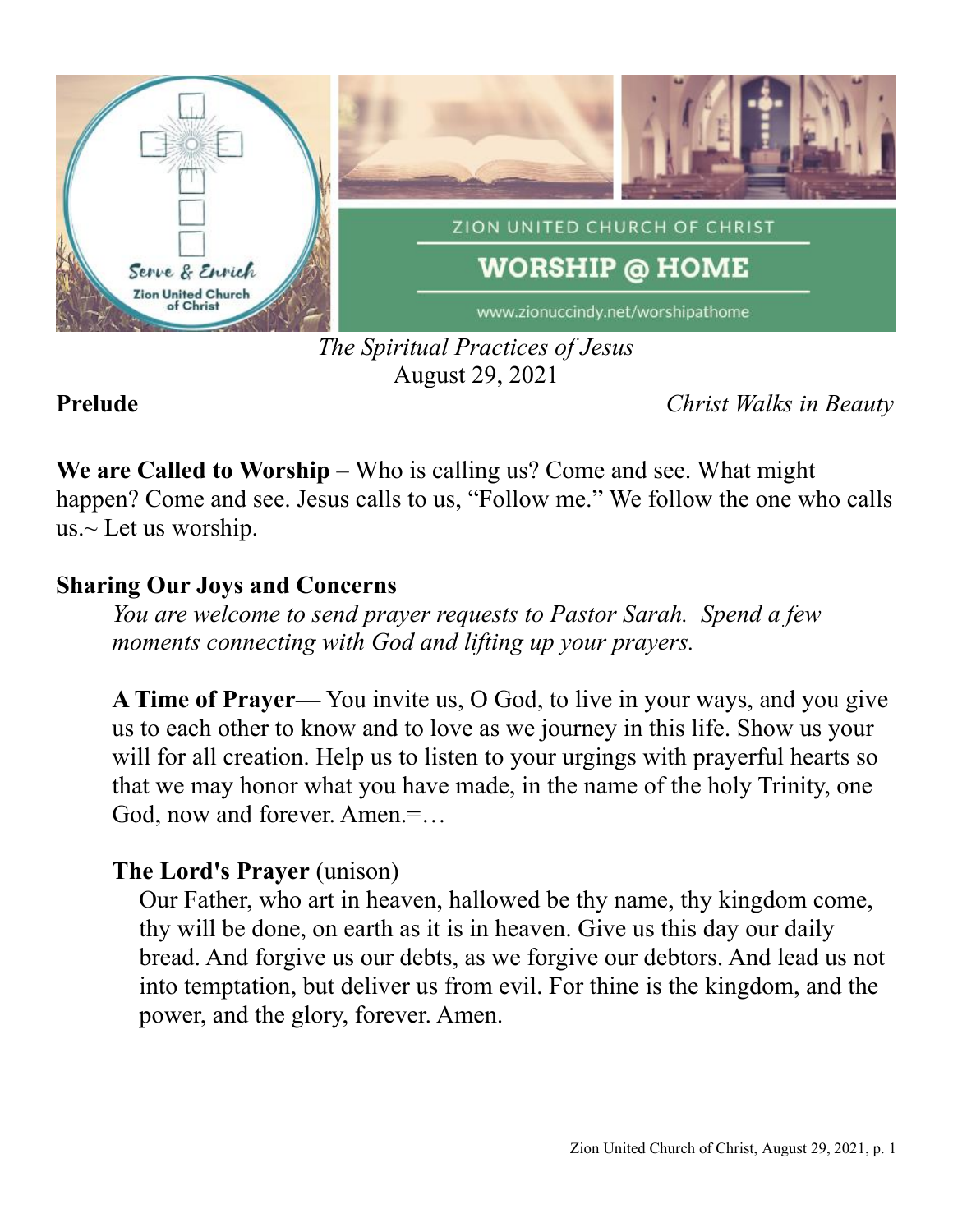### **We Hear God's Word** *John 1:35-51 (CEB)*

 $35$  The next day John was standing again with two of his disciples.  $36$  When he saw Jesus walking along he said, "Look! The Lamb of God!" <sup>37</sup> The two disciples heard what he said, and they followed Jesus.

<sup>38</sup> When Jesus turned and saw them following, he asked, "What are you looking for?"

They said, "Rabbi (which is translated *Teacher*), where are you staying?"

 $39$  He replied, "Come and see." So they went and saw where he was staying, and they remained with him that day. It was about four o'clock in the afternoon.

<sup>40</sup> One of the two disciples who heard what John said and followed Jesus was Andrew, the brother of Simon Peter. <sup>41</sup> He first found his own brother Simon and said to him, "We have found the Messiah" (which is translated *Christ* ). <sup>42</sup> He led him to Jesus.

Jesus looked at him and said, "You are Simon, son of John. You will be called Cephas" (which is translated *Peter*).

<sup>43</sup> The next day Jesus wanted to go into Galilee, and he found Philip. Jesus said to him, "Follow me." <sup>44</sup> Philip was from Bethsaida, the hometown of Andrew and Peter.

<sup>45</sup> Philip found Nathanael and said to him, "We have found the one Moses" wrote about in the Law and the Prophets: Jesus, Joseph's son, from Nazareth."

<sup>46</sup> Nathanael responded, "Can anything from Nazareth be good?" Philip said, "Come and see."

<sup>47</sup> Jesus saw Nathanael coming toward him and said about him, "Here is a genuine Israelite in whom there is no deceit."

<sup>48</sup> Nathanael asked him, "How do you know me?"

Jesus answered, "Before Philip called you, I saw you under the fig tree."

<sup>49</sup> Nathanael replied, "Rabbi, you are God's Son. You are the king of Israel."

<sup>50</sup> Jesus answered, "Do you believe because I told you that I saw you under the fig tree? You will see greater things than these! <sup>51</sup> I assure you that you will see heaven open and God's angels going up to heaven and down to earth on the Human One."

**Meditation** *The Spiritual Practices of Jesus: Invitation*